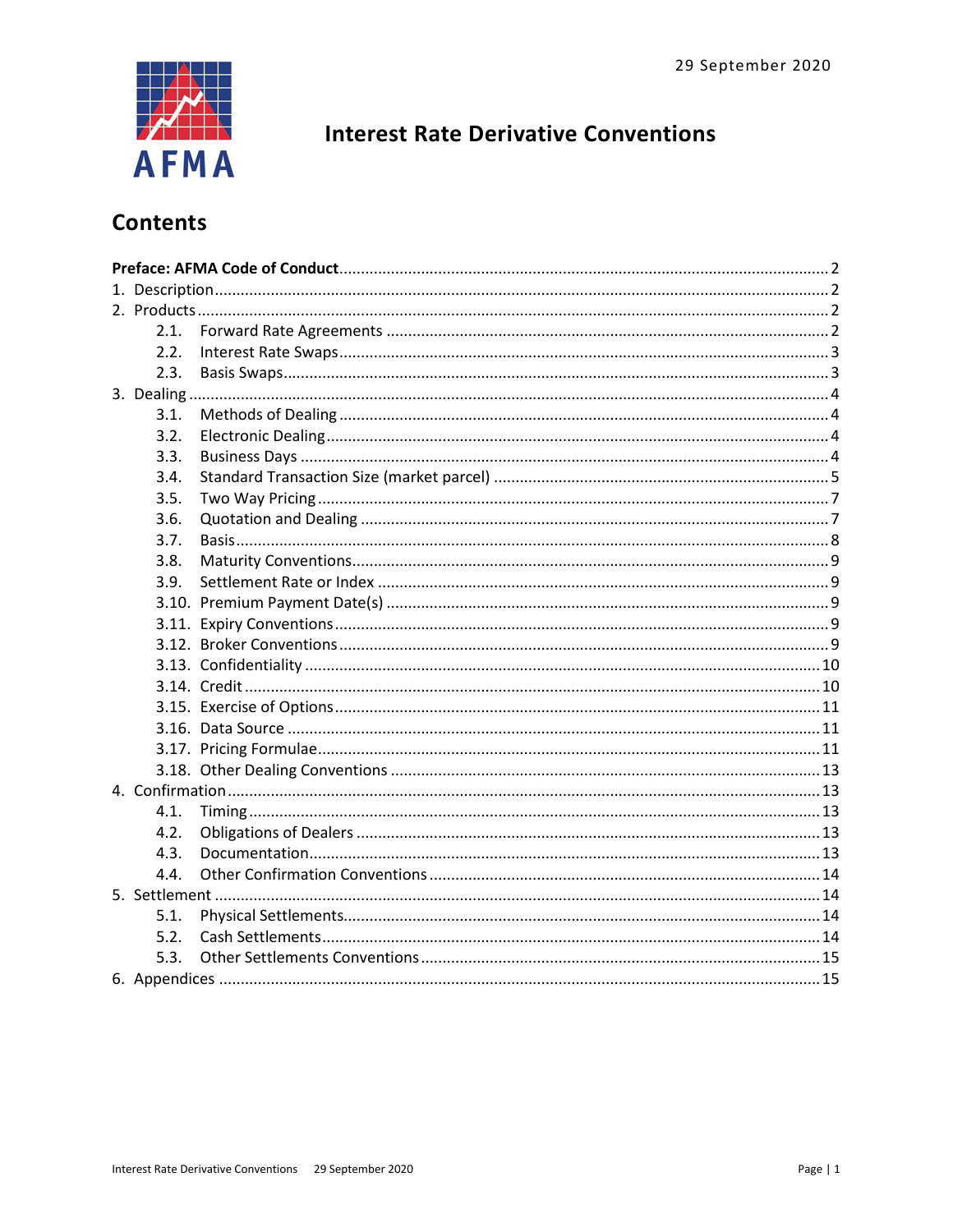# <span id="page-1-0"></span>**Preface: AFMA Code of Conduct**

AFMA promotes efficiency, integrity and professionalism in Australia's financial markets. The AFMA Code of Conduct (the Code) clearly articulates the ethical principles for minimum acceptable standards of behaviour and supports responsible decision making by firms and individuals engaged in financial markets activities.

All AFMA Financial Markets Members and Partner Members<sup>1</sup> are expected to observe the Code and operate with integrity, professionalism and competence. The Code is designed to support behaviors that put the interests of clients, the firm and the wider community ahead of personal or individual interests, and promotes confident participation by users in Australia's OTC markets.

The Code is presented in two parts – the [Ethical Principles](http://www.afma.com.au/afmawr/_assets/main/LIB90010/Code%20of%20Conduct%20-%20ETHICAL%20PRINCIPLES.pdf) and the [Guidelines.](http://www.afma.com.au/afmawr/_assets/main/LIB90010/Code%20of%20Conduct%20-%20GUIDELINES.pdf)

Market participants are reminded that they are generally expected to observe and adhere to the market standards and conventions as set out below when engaging in any form of market dealing.

# <span id="page-1-1"></span>**1. Description**

### **Interest Rate Derivatives**

An interest rate derivative is a financial instrument based on an underlying financial security whose value is affected by changes in interest rates.

Interest rate derivatives allow parties to hedge against adverse movements in market interest rates or to speculate on market movements.

The following Interest Rate Derivative Conventions cover the main over-the-counter "vanilla" instruments in the Australian interest rate derivatives market. These include Forward Rate Agreements (FRAs) and various types of Interest Rate Swaps (IRS), including Basis Swaps

These Conventions reflect current market practices and are maintained by the AFMA Swaps Committee.

# <span id="page-1-2"></span>**2. Products**

# <span id="page-1-3"></span>**2.1. Forward Rate Agreements**

### **Forward Rate Agreements**

A Forward Rate Agreement (FRA) is an agreement between two parties to exchange interest payments at a future date based on a specified amount at an agreed contract rate. There is no exchange of principal. Instead, there is a net settlement of the interest differential between the contract rate and the settlement rate (such as the Bank Bill Swap Rate(BBSW)).

FRAs can be denominated in any currency (E.g., AUD, NZD, USD).

FRAs are generally not centrally cleared.

<span id="page-1-4"></span> $\overline{\phantom{a}}$ 

<sup>1</sup> As defined in the AFMA Constitution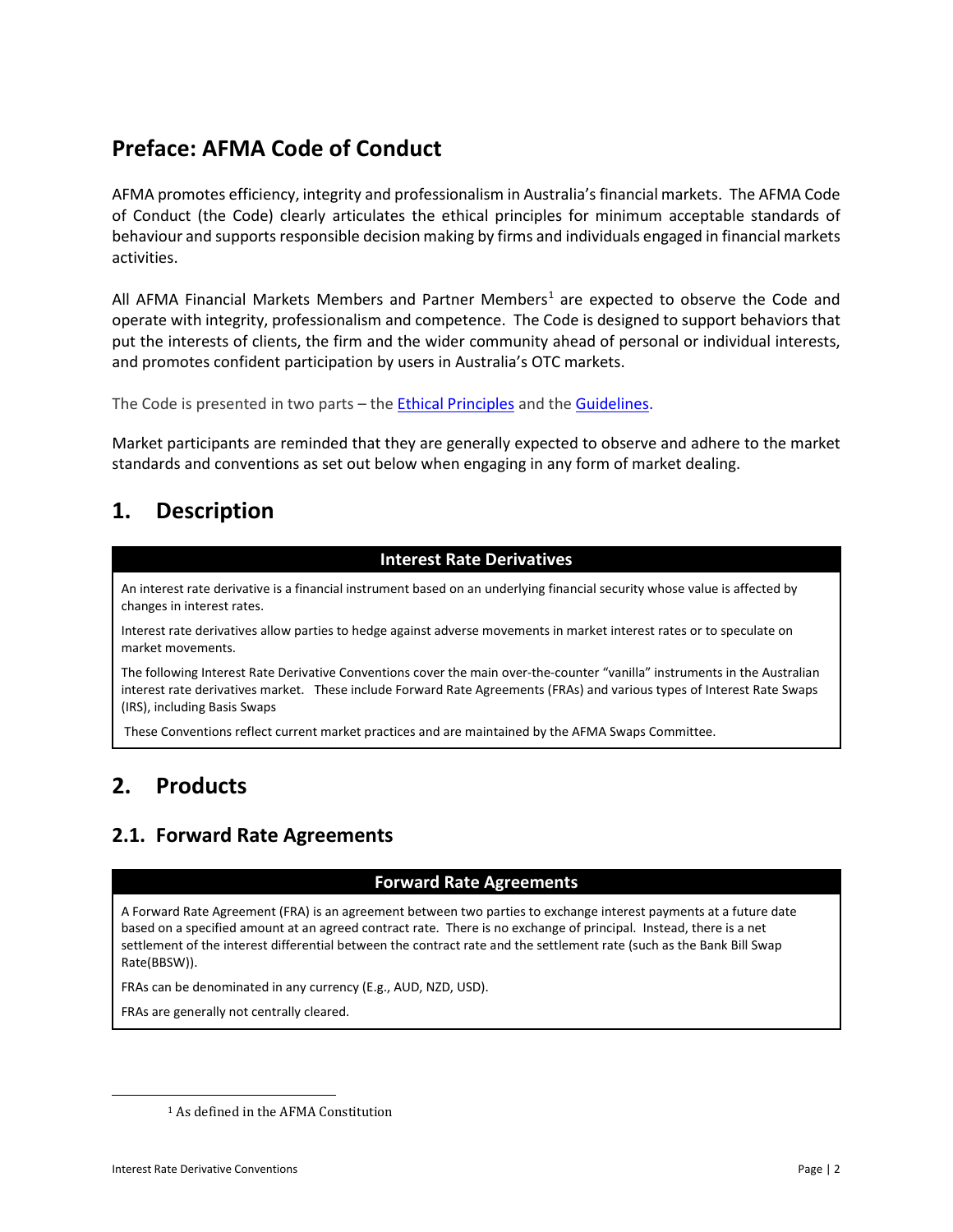# <span id="page-2-0"></span>**2.2. Interest Rate Swaps**

#### **Interest Rate Swaps**

An interest rate swap is an agreement between two counterparties under which each party agrees to make periodic payments to the other for an agreed period of time, based on a notional amount of principal, with interest paid in arrears and settled on a net cash basis.

A swap, as the name implies, is an exchange of financial obligations. It involves two parties contracting to swap their respective interest payment flows or their foreign exchange obligations. In a swap the obligations exchanged can be in the same or different currencies and can be at fixed or floating rates of interest. There are many variations on this theme as per Appendix 1.

These conventions are specific to swap products traded between AFMA members, where at least one side of the swap is in Australian Dollars, although they are applicable to all counterparties that trade or enter into AUD swap products. Swaps denominated in other currencies would be subject to the specific conventions/rules governing those markets.

For the purposes of differentiation, interest rate swaps where both sides are at floating rates of interest are called Basis Swaps and are covered in Section 2.3. The key interest rate swap products which are not Basis Swaps traded in the Australian Market are as follows:

- 1. Vanilla Interest Rate Swaps
- 2. Overnight Index Swaps (OIS)

Both Vanilla Interest Rate Swaps and Overnight Index Swaps are generally centrally cleared.

A brief description of each of these key products follows.

### **Vanilla Interest Rate Swaps**

A Vanilla Interest Rate Swap is a form of single currency interest rate swap in which one party pays a fixed rate of interest on a notional principal in exchange for a floating rate of interest (i.e.; fixed/floating). Depending on the term of the swap, the standard frequency of payments is either quarterly or semi-annually on both sides of the transaction. There is no exchange of principal. Instead, there is a net settlement of the interest differential between the fixed rate and the floating rate (such as the Bank Bill Swap Rate(BBSW)).

A specific type of Vanilla Interest Rate Swap, where the swap agreement is for only one period, is known as a Single Period Swap (SPS). This swap is similar to a Forward Rate Agreement, although the interest is paid in arrears and settled on a net cash basis at the end of the period.

### **Overnight Index Swaps (OIS)**

An Overnight Index Swap (OIS) is a form of single currency fixed/floating interest rate swap. There is no exchange of principal. The floating rate is tied to a daily Interbank Overnight Cash reference rate (RBA30)

## <span id="page-2-1"></span>**2.3. Basis Swaps**

#### **Basis Swaps**

A Basis Swaps is a form of interest rate swap where both sides of the swap are based on floating rates of interest. These can be denominated in the same currency or in different currencies.

The key Basis Swap products which are traded in the Australian Market are as follows:

- 1. BBSW/LIBOR Basis Swaps
- 2. 3s/1s and 3s/6s Basis Swaps
- 3. Cash/BBSW Swaps (BOBs)

Cross currency basis swaps such as BBSW/LIBOR are not centrally cleared, whereas single currency basis swaps are generally centrally cleared.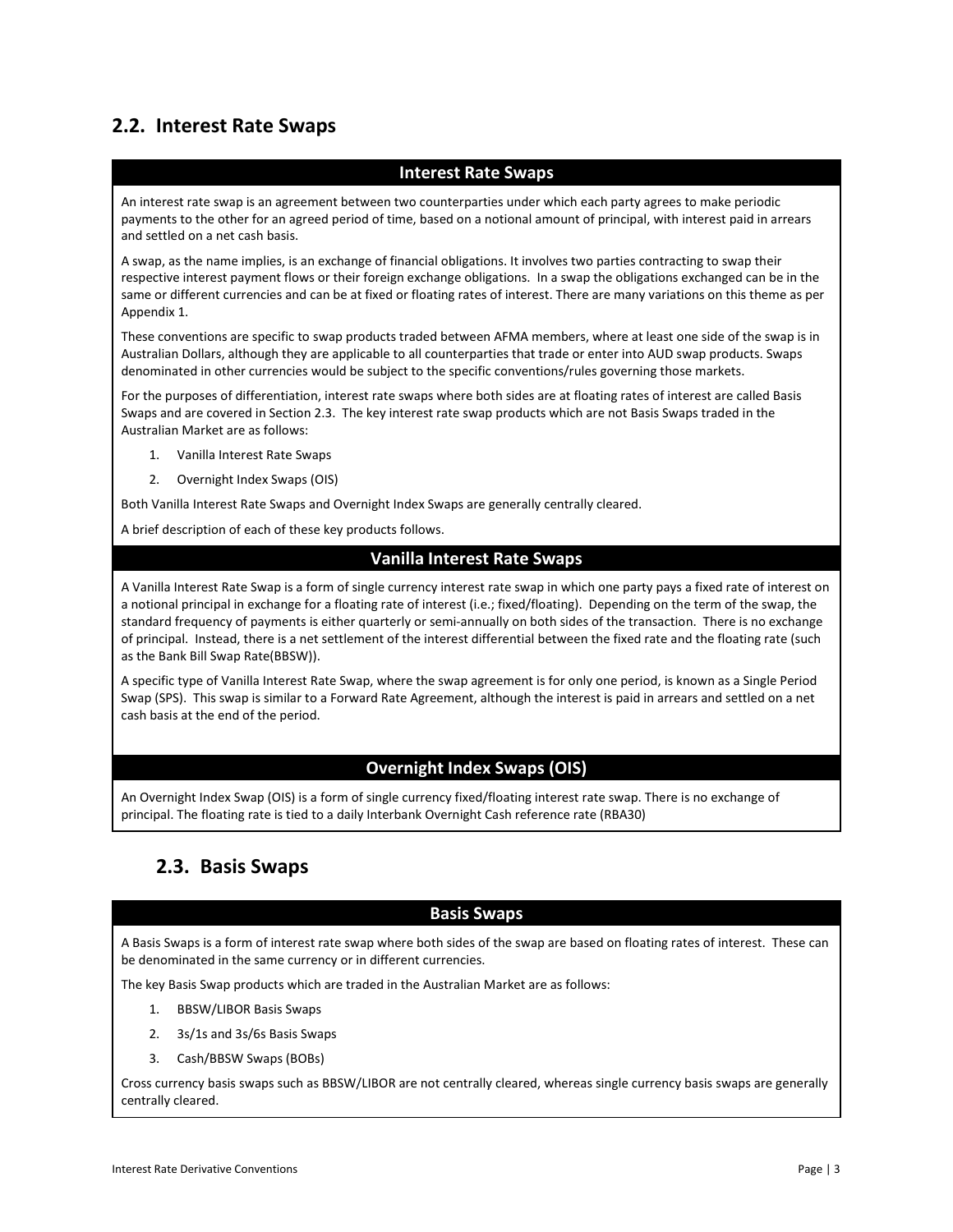A brief description of each of these key products follows.

### **BBSW/LIBOR Basis Swaps**

A BBSW/Libor Basis Swap is a form of cross currency interest rate swap in which one party pays a floating rate of interest in Australian Dollars (AUD) based on a specific AUD principal in exchange for a floating rate of interest in USD based on a specified USD principal. Principals are usually exchanged at both the start and maturity of the swap. The AUD floating rate is based on BBSW whilst the USD floating rate is based on the London Interbank Offered Rate (LIBOR).

## **3s/1s and 3s/6s Basis Swaps**

3s/1s and 3s/6s Basis Swap is a form of single currency floating/floating interest rate swaps. There is no exchange of principal. 3s refers to quarterly floating rate payments based on 3mth BBSW. 1s refers to monthly floating rate payments based on 1m BBSW. 6s refers to semi-annual floating rate payments based on 6mth BBSW.

## **Cash/BBSW Swaps (BOBs)**

A Cash/BBSW Swap is a form of single currency floating/floating interest rate swap. There is no exchange of principal. The floating rate of the Cash side of the swap is tied to a daily Interbank Overnight Cash reference rate (RBA30). The other floating rate payment is based on BBSW.

# <span id="page-3-0"></span>**3. Dealing**

# <span id="page-3-1"></span>**3.1. Methods of Dealing**

## **All Products**

The main methods of dealing are direct via telephone, via brokers or via electronic platforms.

# <span id="page-3-2"></span>**3.2. Electronic Dealing**

### **All Products**

The increasing sophistication of financial markets has created a space for brokers, dealers and clients to access markets via electronic platforms.

# <span id="page-3-3"></span>**3.3. Business Days**

### **All Products**

#### **Good Business Day:**

A good business day is defined as any day on which banks in the state of New South Wales (NSW) are generally open for business, or a day other than one on which banks in NSW are obliged or permitted to close, excluding Saturday and Sunday.

Essentially, NSW business days are weekdays (Monday to Friday) other than NSW public holidays as gazetted under the NSW state government's Banks and Bank Holidays Act 1912.

That said Australian OTC markets generally tend to operate in a reduced capacity on gazetted NSW public holidays that are not similarly gazette in Victoria.

#### **Non Business Day:**

A non business day is defined as any day on which banks in the state of NSW are generally obliged or permitted to close, including Saturday and Sunday.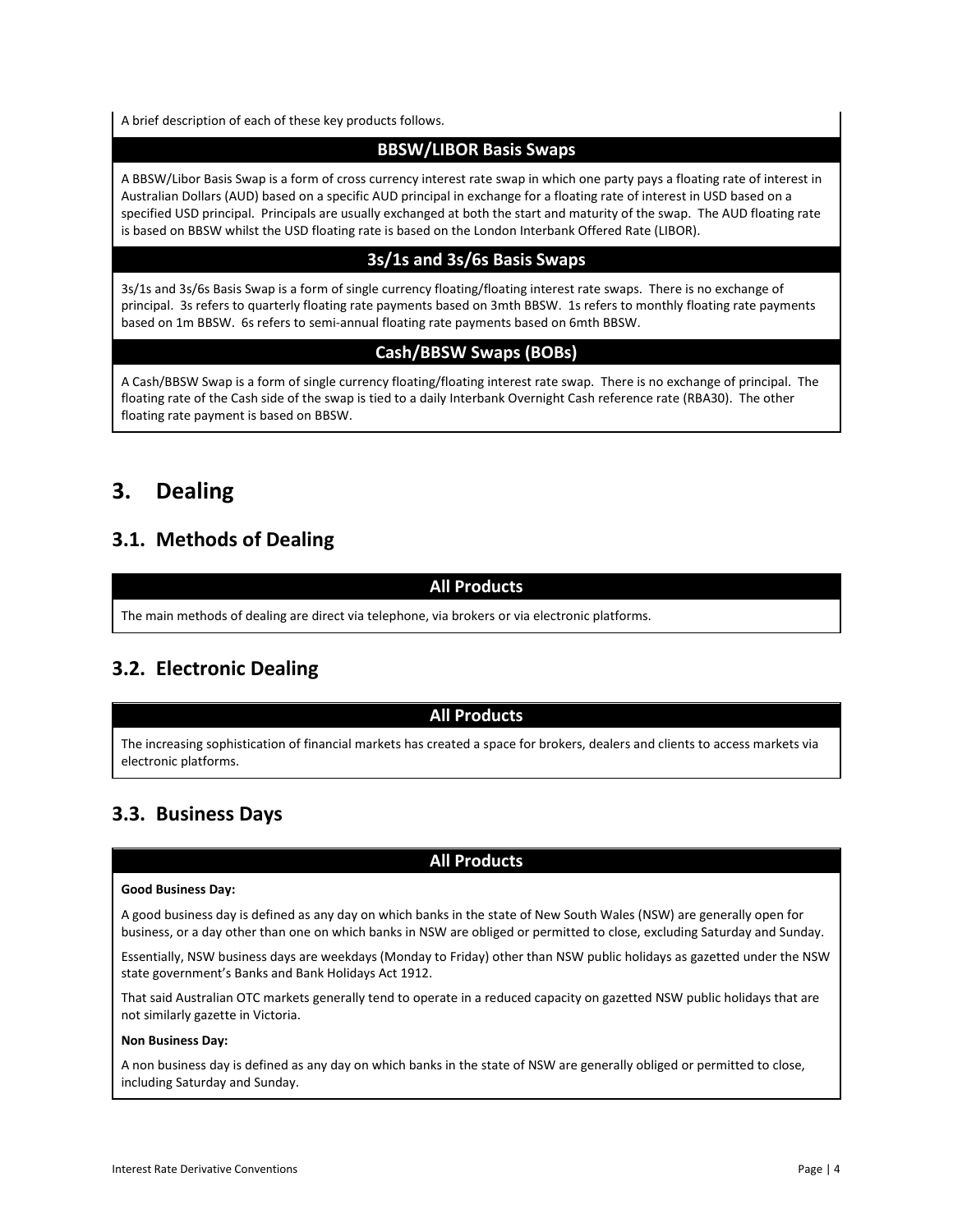In general, AFMA recommends that transactions should not be negotiated for settlement or price fixing (rollover) on a non business day.

# <span id="page-4-0"></span>**3.4. Standard Transaction Size (market parcel)**

### **Forward Rate Agreements / Single Period Swaps**

The dealing volume must be specified when a quote is given. Unless specified otherwise, the following minimum dealing parcels will apply:

| Maturity | <b>Notional Principal</b> |
|----------|---------------------------|
| 1 month  | \$1 billion               |
| 3 months | \$ 500 million            |
| 6 months | \$200 million             |
|          |                           |

#### **Vanilla Interest Rate Swaps (not including SPS)**

The following minimum dealing parcels are indicative only. The intent of the below is to reflect a minimum interest rate risk of \$25,000 per basis point to the nearest million in face value. Dealers must agree the actual notional principal at the time of deal.

| Maturity                     | Notional Principal for Swaps on an EFP | Notional Principal for Swaps on an |  |
|------------------------------|----------------------------------------|------------------------------------|--|
|                              | basis                                  | <b>Outright basis</b>              |  |
| 1 year                       | \$252 million                          | \$252 million                      |  |
| 2 years                      | \$127 million                          | \$127 million                      |  |
| 3 years                      | \$85 million                           | \$85 million                       |  |
| 4 years                      | \$65 million                           | \$65 million                       |  |
| 5 years                      | \$52 million                           | \$52 million                       |  |
| 6 years                      | \$44 million                           | \$44 million                       |  |
| 7 years                      | \$38 million                           | \$38 million                       |  |
| 8 years                      | \$34 million                           | \$34 million                       |  |
| 9 years                      | \$30 million                           | \$30 million                       |  |
| 10 years                     | \$28 million                           | \$28 million                       |  |
| >10 years                    | \$28 million 10 year equivalent        | \$28 million 10 year equivalent    |  |
| <b>Overnight Index Swaps</b> |                                        |                                    |  |

The dealing volume must be specified when a quote is given. Unless specified otherwise, the following minimum dealing parcels will apply:

| Maturity                    | <b>Notional Principal</b>      |
|-----------------------------|--------------------------------|
| 1 month (RBA meeting dates) | \$2 billion                    |
| 2 month (RBA meeting dates) | \$1 billion                    |
| 1 month                     | \$2 billion                    |
| 2 months                    | \$1 billion                    |
| 3 months                    | \$700 million                  |
| 4 months                    | \$500 million                  |
| 5 months                    | \$400 million                  |
| 6 months                    | \$300 million                  |
| 9 months                    | \$200 million                  |
| 12 months                   | \$150 million                  |
| 2 years                     | \$75 million                   |
| 3 years                     | \$50 million                   |
| 4 years and >4 years        | \$50 million 3 year equivalent |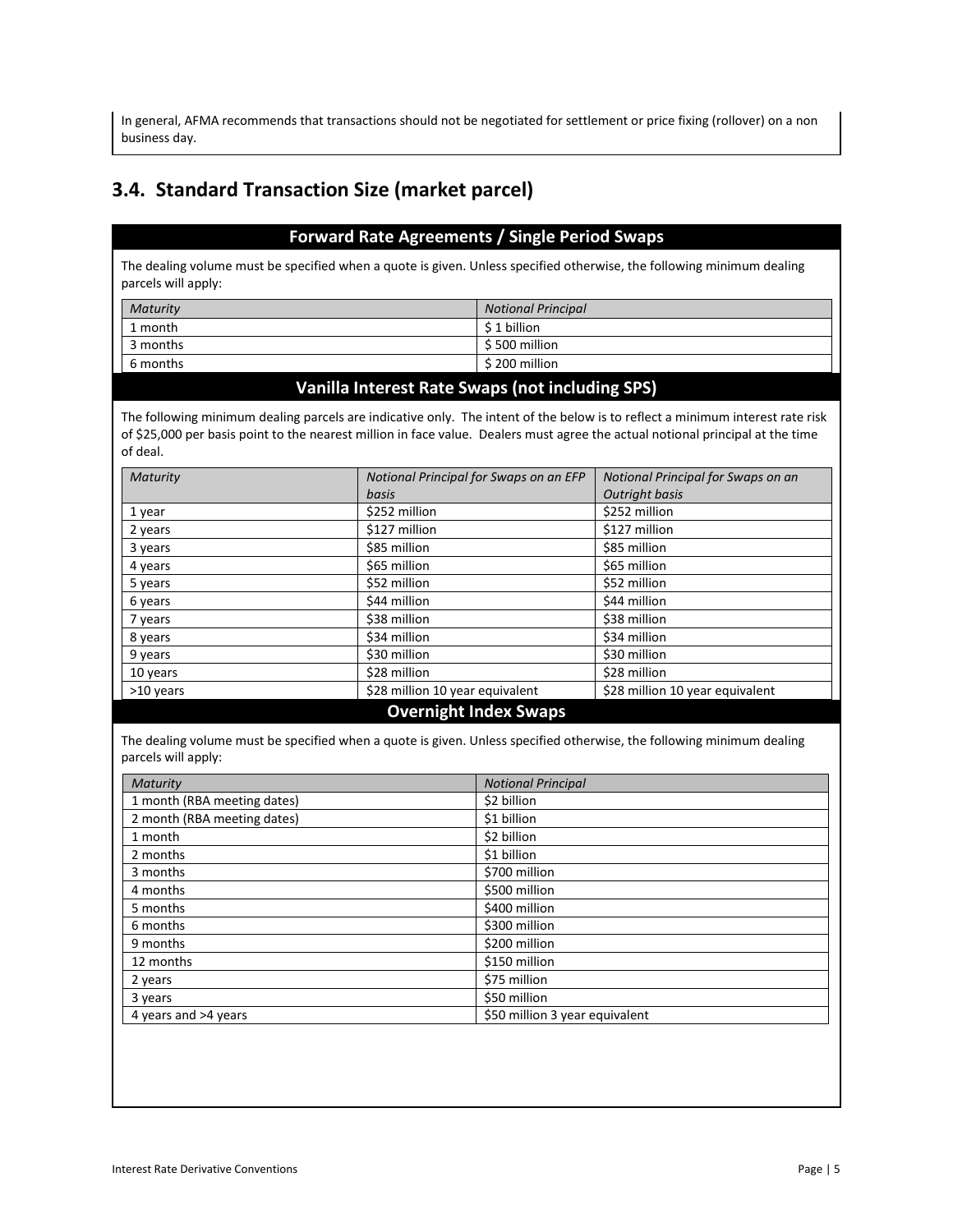### **BBSW/LIBOR Basis Swaps**

The following minimum dealing parcels are indicative only (with the exception of those maturities less than 1 year). The intent of the below is to reflect a minimum interest rate risk of \$25,000 per basis point to the nearest million in face value. Dealers must agree the actual notional principal at the time of deal.

| Maturity          | <b>Notional Principal</b>       |  |
|-------------------|---------------------------------|--|
| 3 months          | \$800 million                   |  |
| 6 months          | \$400 million                   |  |
| 9 months          | \$300 million                   |  |
| 1 year            | \$252 million                   |  |
| 2 years           | \$127 million                   |  |
| 3 years           | \$85 million                    |  |
| 4 years           | \$65 million                    |  |
| 5 years           | \$52 million                    |  |
| 6 years           | \$44 million                    |  |
| 7 years           | \$38 million                    |  |
| 8 years           | \$34 million                    |  |
| 9 years           | \$30 million                    |  |
| 10 years          | \$28 million                    |  |
| >10 years         | \$28 million 10 year equivalent |  |
| 3s/6s Basis Swaps |                                 |  |

The following minimum dealing parcels are indicative only. The intent of the below is to reflect a minimum interest rate risk of \$40,000 per basis point to the nearest million in face value. Dealers must agree the actual notional principal at the time of deal.

| Maturity  | <b>Notional Principal</b>       |  |
|-----------|---------------------------------|--|
| 1 year    | \$403 million                   |  |
| 2 year    | \$203 million                   |  |
| 3 year    | \$136 million                   |  |
| 4 year    | \$104 million                   |  |
| 5 year    | \$84 million                    |  |
| 6 year    | \$70 million                    |  |
| 7 year    | \$61 million                    |  |
| 8 year    | \$54 million                    |  |
| 9 year    | \$48 million                    |  |
| 10 year   | \$44 million                    |  |
| >10 years | \$44 million 10 year equivalent |  |

### **Cash/BBSW Swaps (BOBs) and 3s/1s Basis Swaps**

The following minimum dealing parcels are indicative only. The intent of the below is to reflect a minimum interest rate risk of \$25,000 per basis point to the nearest million in face value. Dealers must agree the actual notional principal at the time of deal.

| <b>Maturity</b> | <b>Notional Principal</b>       |  |
|-----------------|---------------------------------|--|
| 1 year          | \$250 million                   |  |
| 2 years         | \$127 million                   |  |
| 3 years         | \$85 million                    |  |
| 4 years         | \$65 million                    |  |
| 5 years         | \$52 million                    |  |
| 6 years         | \$44 million                    |  |
| 7 years         | \$38 million                    |  |
| 8 years         | \$34 million                    |  |
| 9 years         | \$30 million                    |  |
| 10 years        | \$28 million                    |  |
| >10 years       | \$28 million 10 year equivalent |  |
| <b>Notes</b>    |                                 |  |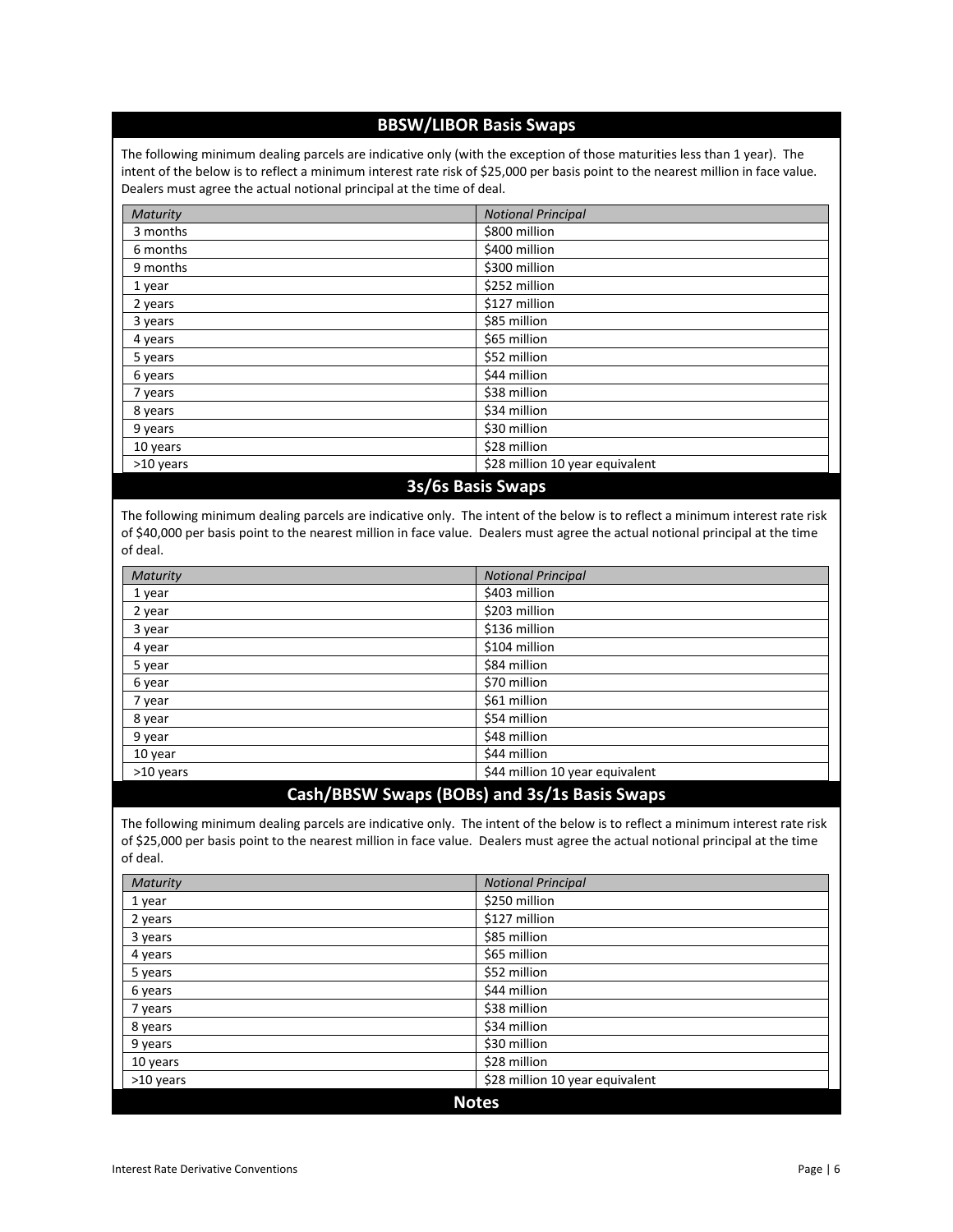The minimum market parcel for all swaps in a fly should reflect a minimum interest rate risk of \$50,000 per basis point applied to the belly of the fly. This also applies to Bills/ Libor and Domestic Basis swaps, except for 3s/6s basis swaps, where the minimum market parcel should reflect a minimum interest rate risk of \$80,000 per basis point applied to the belly of the fly.

The minimum market parcel for any spread trade is the "minimum of the minimum". For example, in the case of a 3mth single period swap / OIS spread trade, the minimum would be \$500m

# <span id="page-6-0"></span>**3.5. Two Way Pricing**

**All Products**

No specific convention.

# <span id="page-6-1"></span>**3.6. Quotation and Dealing**

### **All Products (except cross currency basis swaps)**

For all derivatives, prices for uncleared derivatives will be quoted assuming cash flows are discounted in the same manner as cleared derivatives. In the case of AUD swaps currently, AUD OIS curves will be used in all cases a derivative does not clear. If in the future clearinghouse discount conventions change, the market should update its treatment of uncleared derivatives to match clearinghouse standards.

Uncleared derivatives include BoBs longer than 66 months and bills/libor cross currency basis swaps.

### **Forward Rate Agreements**

Quotes are expected to be provided promptly.

AFMA members will deal firm on their pay/receive quotes.

When quoting FRA, there is a particular phraseology that is standard in the market. The convention is to state the trade as having a starting month that is a certain number of months from now, an ending (maturity) month that is a certain (larger) number of months from now and the date within the month that is the settlement and maturity date.

For example, if today is June 5 and the FRA covers the period from September 20 to December 20 and both dates are Business Days it would be phrased as 3s/6s the 20th (and pronounced as threes sixes the twentieth).

### **Interest Rate Swaps**

Swaps are often quoted and dealt on an Exchange of Futures for Physical (EFP) basis. This is a transaction negotiated between two parties in which a financial instrument (in this case an interest rate swap) is exchanged for an agreed equivalent amount of futures contracts. Both trades are executed simultaneously at an agreed spread as a package.

For Exchange for Physical (EFP) transactions, interbank quotations will be based on the first futures expiry contract up to and including the day which is two business days prior to the expiry date. Subsequent to this, and until futures expiry, EFP interbank quotations will be based on the second futures expiry contract.

#### **Basis Swaps**

The margin on term basis swaps across all underlying tenor combinations is applied to the shorter leg.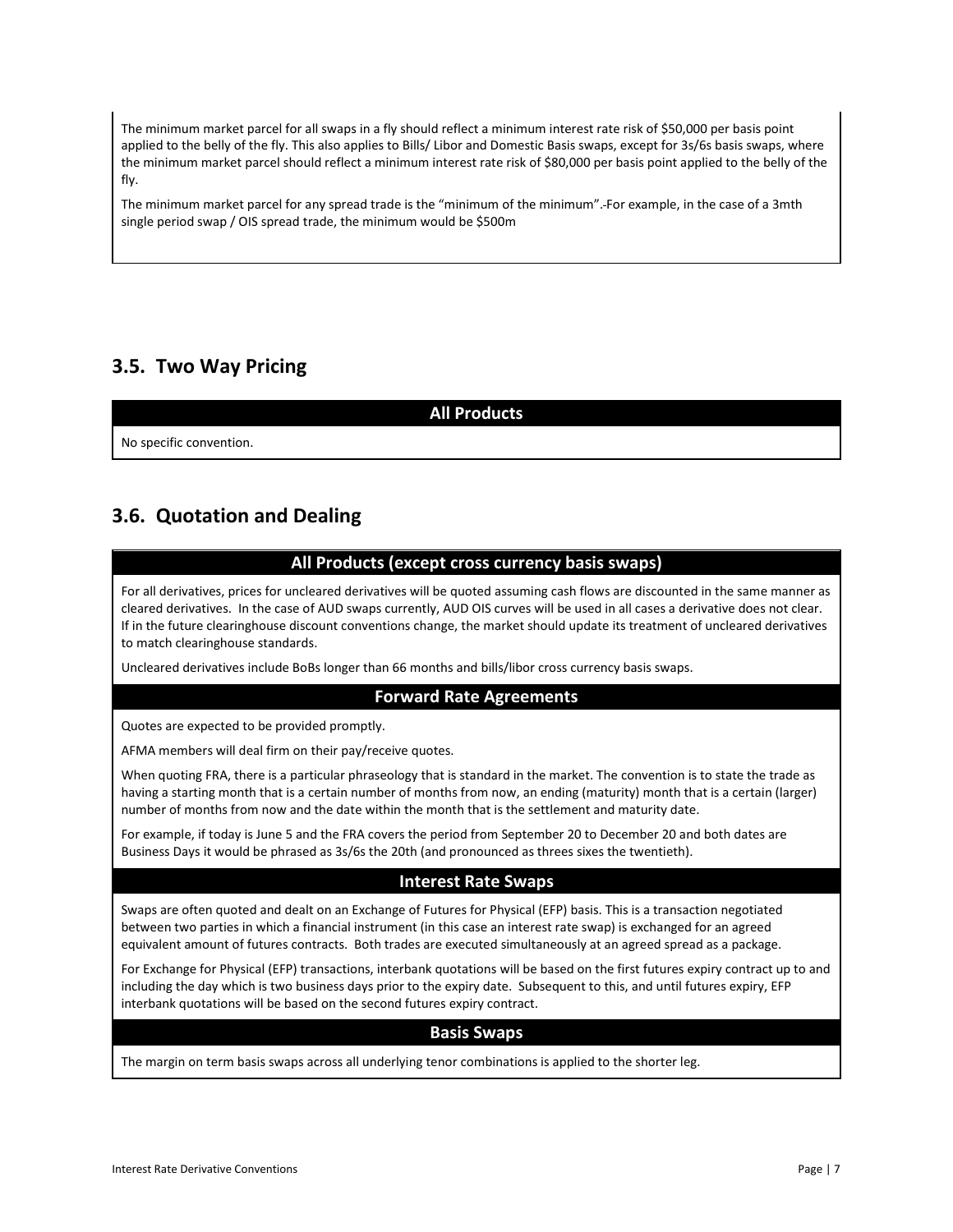All collateral in cross currency basis swaps should initially be priced in US dollars discounted in the same manner as cleared USD derivatives. If in the future clearinghouse USD discount conventions change<sup>1</sup>, the market should update its treatment of cross currency basis swaps to match clearinghouse standards.

Any price where the collateral is not initially priced in US dollars is not considered a market price. Market participants should notify intermediaries and counterparties that the collateral is not priced in US dollars when they are quoting prices. Collateral can be negotiated into another currency if required.

#### **Neutral Dates:**

Unless previously specified to the broker, and quoted to the market as such, cross currency basis swaps will be quoted and reflect spot (being 2 good business days in Sydney, New York and London). This excludes the last 2 days and first 2 days of each quarter.

**1Market Participants need to be aware that clearinghouse USD discount conventions are scheduled to change to SOFR discounting effective 17 October 2020 and that participants should make the necessary arrangements to recognise this eventuality in CSA documentation, it being understood that this change will not be retroactively applied.** 

**As an interim measure pending the markets' full recognition of the change in CSA documentation, brokers will have the discretion for screens to reflect either Fed Funds or SOFR discounting.**

### **BAB/OIS Swaps**

When trading EFPs for BAB/OIS, the futures leg should be set off the offer of the futures spread

## **3s/1s & 3s/6s Basis and Cash/BBSW (BOBs) Swaps**

#### **Neutral Dates:**

Unless previously specified to the broker, and quoted to the market as such, traders should provide a minimum of 2 'neutral' dates that fall within the following 5 business day period from spot for AUD 3x1s, 6x3s and BOB trades (excluding the last 2 days and first 2 days of each quarter). The minimum volume applies to each neutral date, but the total volume can be only minimum volume.

## <span id="page-7-0"></span>**3.7. Basis**

### **Forward Rate Agreements**

AUD FRA are dealt on an actual/365 basis.

### **Interest Rate Swaps**

Swaps are quoted on a quarterly basis for maturities out to 3 years and on a semi-annual basis for maturities 4 years and greater. Swaps falling between the 3 and 4 year maturity will be negotiated between the two counterparties.

Swaps can be quoted on any other basis if the terms are agreed to by both parties.

All rates are quoted on an actual/365 day fixed basis. The standard convention denominator doesn't adjust for leap years unless otherwise stated.

For overnight index swaps less than 12 months to maturity interest is payable and settled at maturity.

For overnight index swaps greater than 12 months to maturity net interest is payable at the end of the front end stub period (if any) and annually in arrears thereafter until maturity.

Dealing Prices can be obtained on many different bases (e.g. "back end stub") and to avoid confusion the matter of settlement of the "broken" interest period or "stub period" should be clarified at the time of inquiry or quotation.

The ISDA recommendation for early termination defaults for AUD to 5 exercise business days prior to cash settlement payment date valued at 11am Sydney time.

#### **Basis Swaps**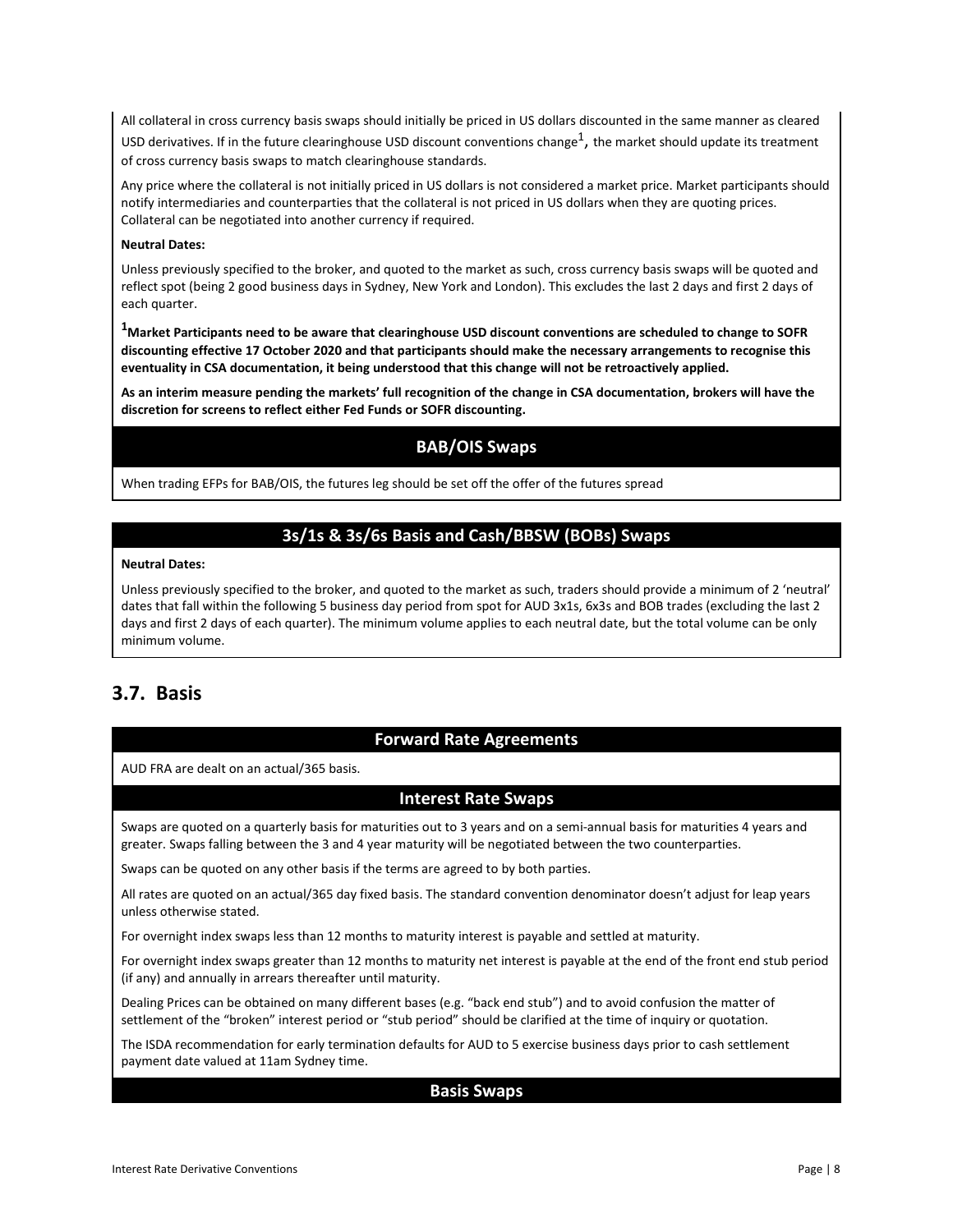# <span id="page-8-0"></span>**3.8. Maturity Conventions**

### **All Products**

In general AFMA recommends that transactions should not be negotiated for settlement or price setting (rollover) on a nonbusiness day.

# <span id="page-8-1"></span>**3.9. Settlement Rate or Index**

### **Forward Rate Agreements**

The settlement rate will be the rate displayed on Reuters monitor page "BBSW" for AUD and "BKBM" for NZD, for the corresponding settlement period, unless otherwise agreed by both parties at the time of the original transaction. Linear interpolation will apply for non-standard dates, for AUD using the RBA's Cash Rate Target as published on Thomson Reuters page RBA30 for periods less than 1 month.

For currencies other than AUD and NZD, the settlement rate will be the rate displayed on the relevant Reuters page for the corresponding settlement period and currency, unless otherwise agreed by both parties at the time of the original transaction.

### **Interest Rate Swaps**

Most AUD interest rate swaps are settled against BBSW. AUD Overnight Index Swaps settle against the interbank overnight cash rate calculated by the RBA and displayed on reuters Screen **RBA30**.

#### **Basis Swaps**

Most AUD interest Basis Swaps are settled against BBSW. As per Overnight Index Swaps, the cash side of a Cash/BBSW swap is based on the interbank overnight cash rate calculated by the RBA and displayed on reuters Screen **RBA30**.

# <span id="page-8-2"></span>**3.10. Premium Payment Date(s)**

**All Products**

Not applicable.

# <span id="page-8-3"></span>**3.11. Expiry Conventions**

**All Products**

Not applicable.

# <span id="page-8-4"></span>**3.12. Broker Conventions**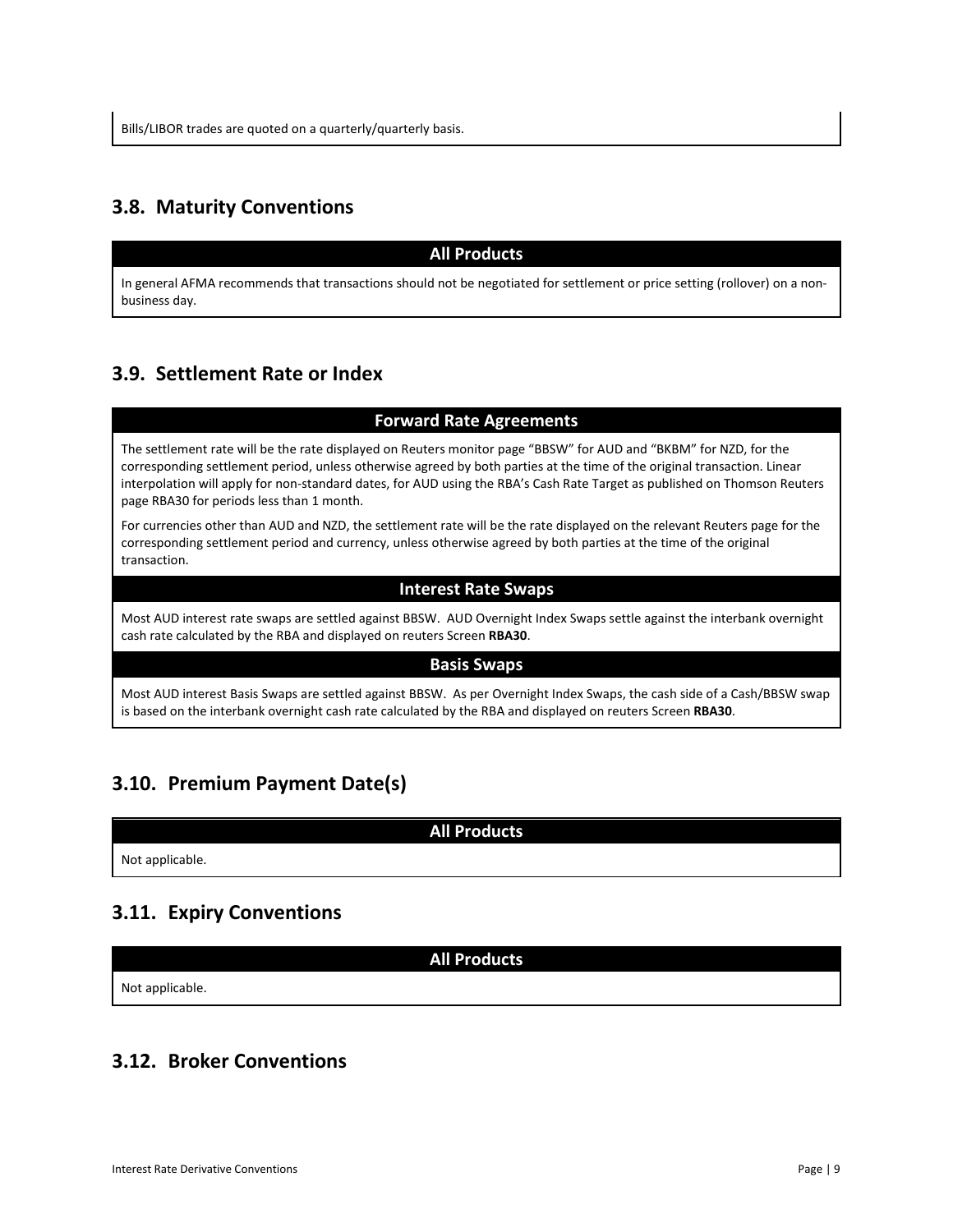### **Forward Rate Agreements**

No specific convention.

#### **Interest Rate Swaps and Basis Swaps**

The following conventions should be followed when dealing through brokers<sup>2</sup>:

If a dealer provides a firm order with a broker and is hit on such an order the dealer must deal at the level specified for the minimum market parcel. If the dealer reneges on such a quote (i.e. drops the broker) the counterparty wishing to deal at the quoted price may request that the name of the other party be provided. After the broker informs the party who has reneged the broker is obliged to pass the party's name.

If such a dispute cannot be resolved bilaterally between the 2 parties the party with the grievance may refer to AFMA for assistance in resolving the matter.

If an order is placed with a broker under reference then the broker should refer to the dealer before dealing at the specified price.

When providing quotes to brokers, dealers should attempt to specify the basis on which they are prepared to deal, e.g. the curve must be trading at or within half a point from a specified price. If the curve moves more than half a point against the dealer the quote is no longer firm.

When a dealer has a price with a broker it is expected that the dealer will deal at least the minimum market parcel if they have not specified a particular amount to the broker. It is then the responsibility of the broker to promulgate that information.

In instances where a dealer has submitted prices to multiple brokers and is subsequently simultaneously dealt on current unrevoked prices, the dealer must, subject to credit availability, honour and transact the minimum market parcel (as described in section 3.4 of the Conventions) with each impacted broker.

# <span id="page-9-0"></span>**3.13. Confidentiality**

#### **All Products**

Names of counterparties should not be passed by brokers prior to dealing unless both parties agree to the passing of names.

Brokers should not pass counterparty names to other market participants.

Brokers should pass the size of counterparty deals on request to other market participants as they occur in a timely manner.

When dealers are trading directly or through a broker neither of the parties should disclose the name of the counterparty or the size of the transaction dealt to other market participants.

# <span id="page-9-1"></span>**3.14. Credit**

 $\overline{\phantom{a}}$ 

### **All Products**

The ability to deal is subject to credit constraints/limits. Dealers should advise the counterparty if they are unable to deal because of credit limits as quickly as possible. The transaction is not finalised until both parties have agreed with the other party that credit is available. Both parties have the right to request a change in price of the deal up until the time that credit limits have been finalised.

<span id="page-9-2"></span><sup>2</sup> Also refer 3.6 Quotation and Dealing - Basis Swaps: As an interim measure pending the markets' full recognition of the change in CSA documentation, brokers will have the discretion for screens to reflect either Fed Funds or SOFR discounting.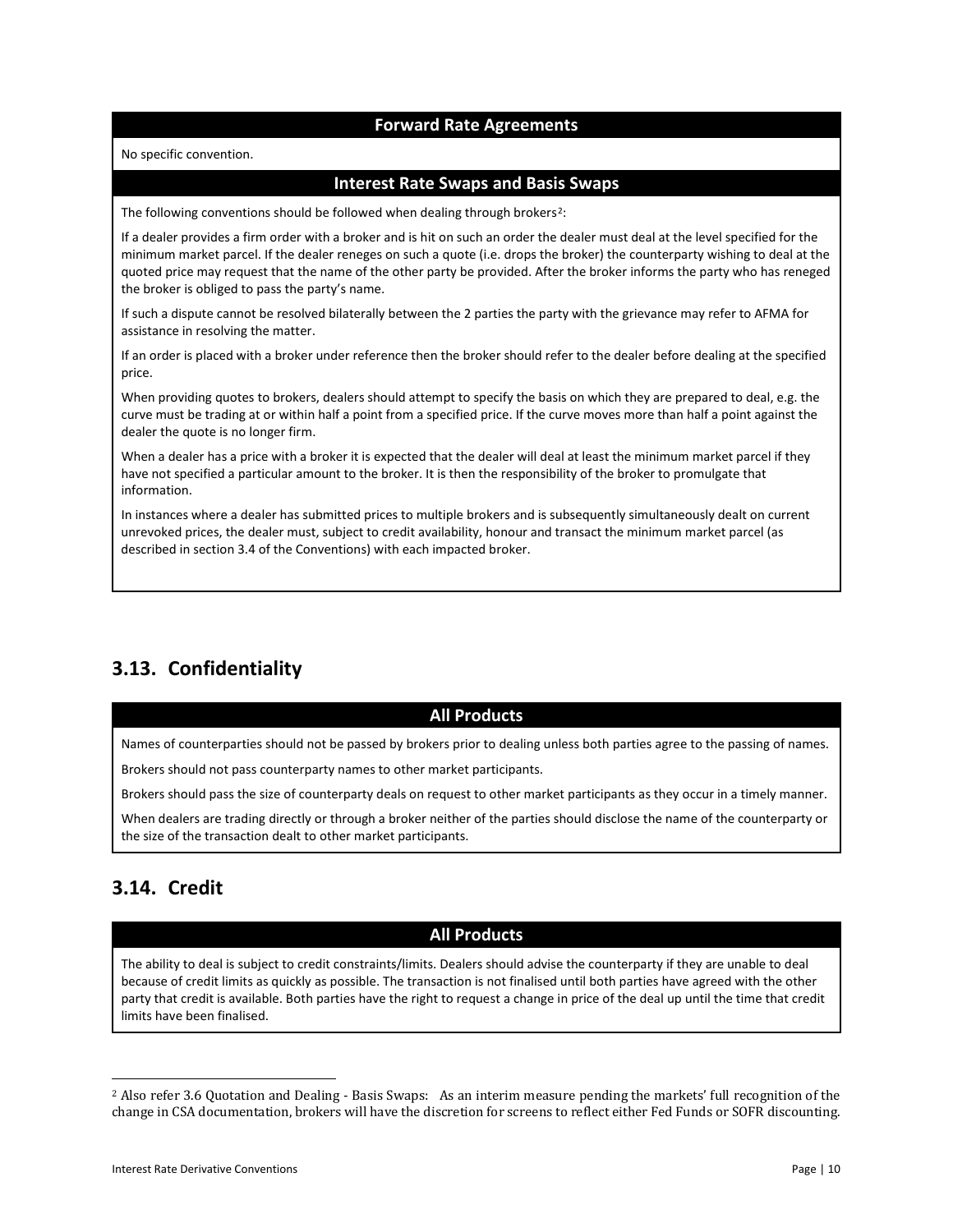# <span id="page-10-0"></span>**3.15. Exercise of Options**

Not applicable.

# <span id="page-10-1"></span>**3.16. Data Source**

#### **Basis Swaps**

**All Products**

Overnight index swaps and Cash/BBSW Basis Swaps reference index is available on Reuters page RBA30- Interbank Overnight Rate.

# <span id="page-10-2"></span>**3.17. Pricing Formulae**

# **Forward Rate Agreements AUD and NZD:** Payment = Notional  $\times$   $\Big( \Big( \frac{1}{\sqrt{1 - \frac{1}{\sqrt{1 - \frac{1}{\sqrt{1 - \frac{1}{\sqrt{1 - \frac{1}{\sqrt{1 - \frac{1}{\sqrt{1 - \frac{1}{\sqrt{1 - \frac{1}{\sqrt{1 - \frac{1}{\sqrt{1 - \frac{1}{\sqrt{1 - \frac{1}{\sqrt{1 - \frac{1}{\sqrt{1 - \frac{1}{\sqrt{1 - \frac{1}{\sqrt{1 - \frac{1}{\sqrt{1 - \frac{1}{\sqrt{1 - \frac{1}{\sqrt{1 - \frac{1}{\sqrt{1 - \frac{1}{\sqrt{1 1 + FixedRate \times \frac{1}{365}$  $\cdot$   $\Big) - \Big( \frac{1}{\sqrt{2\pi}} \Big)$  $1 + F$ loatingRate  $\times \frac{2}{365}$  $\vert \vert$ **Other Currencies:**  $Payment = \frac{(FixedRate - FloatingRate) \times d \times Notional}{36500}$ **Adjustment of Settlement Date and Maturity Date:** If the Settlement Date or the Maturity Date does not fall on a Business Day, then it is adjusted on a Modified Following Business Day basis. **Cash / BBSW Swaps** 3m BBSW fixed amount: quarterly payment, simple interest  $Fix A = Notional \times \frac{D \times F}{365 \times 1}$ 365 × 100 *FixA* = fixed amount *Notional* = notional amount *D* = day count (between start date & coupon date) *F* = fixed rate

Overnight index swaps floating amount, quarterly payment:

 $FA = Notional \times FR$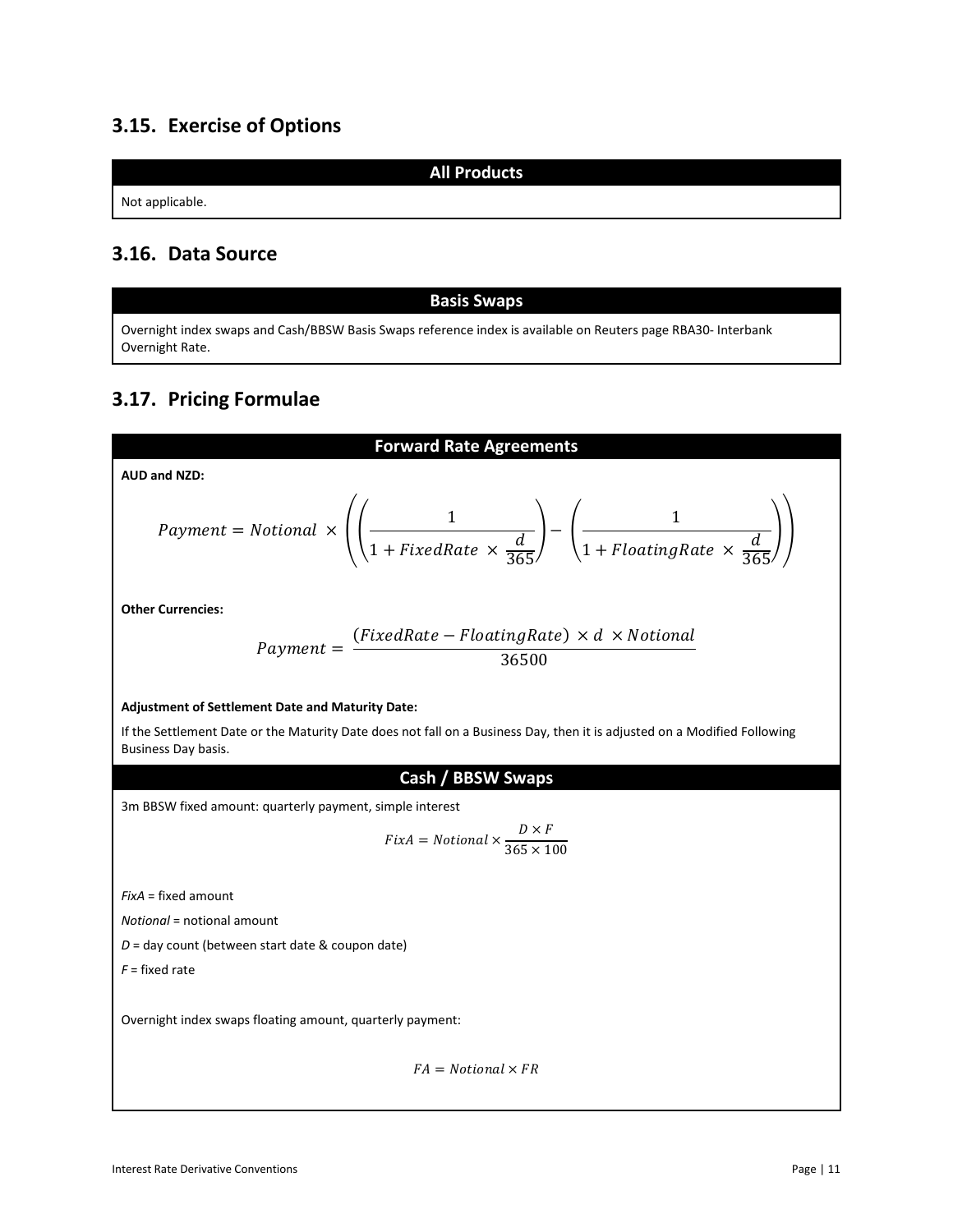$$
FR = \left[ \left( 1 + \frac{RBA_{(1)} \times D_{(1)}}{365 \times 100} \right) \left( 1 + \frac{RBA_{(2)} \times D_{(2)}}{365 \times 100} \right) \dots \left( 1 + \frac{RBA_{(n)} \times D_{(n)}}{365 \times 100} \right) \right] - 1
$$

*FA* = floating amount

*FR* = floating rate (rounded to 4 decimal places)

*Notional* = notional amount

 $RBA_{(1)}$  = the AUD interbank overnight cash rate for the first reset day of the OIS transaction as shown on Reuters RBA30

 $RBA_{(n)}$  = the AUD interbank overnight cash rate for the last reset day of the OIS transaction as shown on Reuters RBA30

 $D_{(1)}$  = the day count on the first reset day of the OIS transaction

 $D(n)$  = the day count on the last reset day of the OIS transaction

Local non business days are included as extra days in the day count of the previous local business day, e.g. the day count for a Friday preceding a normal weekend is 3 days.

Margin is paid as simple interest at the end of the period.

#### **Overnight Index Swaps**

Overnight index swaps fixed amount:

$$
Fix A = Notional \times \frac{D \times F}{365 \times 100}
$$

*FixA* = fixed amount

*Notional* = notional amount

*D* = day count (between start date & maturity date)

*F* = fixed rate

Overnight index swaps floating amount:

 $FA = Notional \times FR$ 

$$
FR = \left[\left(1+\frac{RBA_{(1)} \times D_{(1)}}{365 \times 100}\right)\left(1+\frac{RBA_{(2)} \times D_{(2)}}{365 \times 100}\right)...\left(1+\frac{RBA_{(n)} \times D_{(n)}}{365 \times 100}\right)\right] - 1
$$

*FA* = floating amount

*FR* = floating rate (rounded to 4 decimal places)

*Notional* = notional amount

 $RBA_{(1)}$  = the AUD interbank overnight cash rate for the first reset day of the OIS transaction as shown on Reuters RBA30

 $RBA_{(n)}$  = the AUD interbank overnight cash rate for the last reset day of the OIS transaction as shown on Reuters RBA30

 $D_{(1)}$  = the day count on the first reset day of the OIS transaction

 $D(n)$  = the day count on the last reset day of the OIS transaction

Local non business days are included as extra days in the day count of the previous local business day, e.g. the day count for a Friday preceding a normal weekend is 3 days.

Settlement is calculated as the difference between the fixed amount and the floating amount and is paid two business days after the maturing date.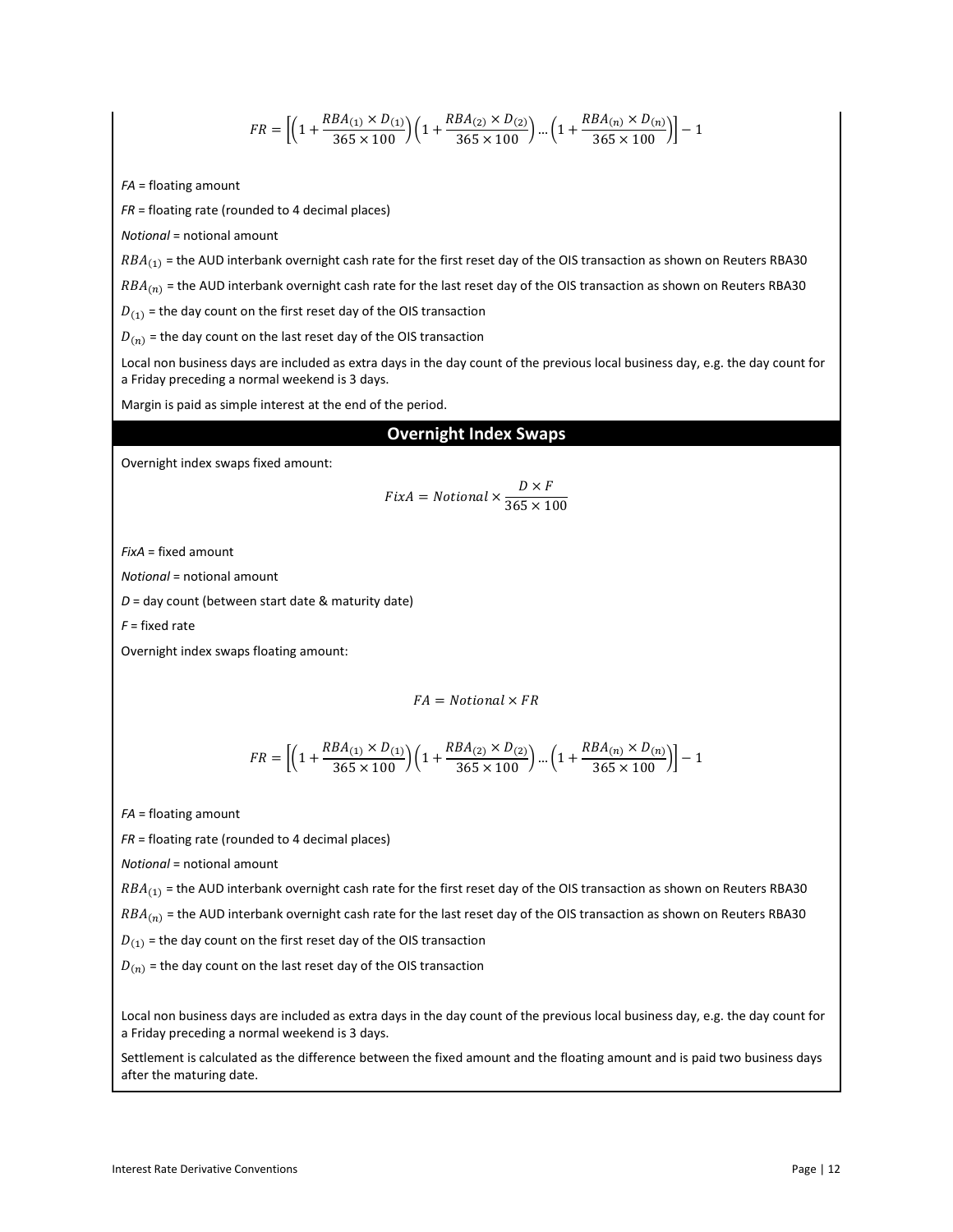For OIS greater than 12 months to maturity, net interest is payable at the end of the "front end stub" period (if any) and annually in arrears thereafter, until maturity.

The reference page RBA30 is quoted to 2 decimal places and the floating amount is rounded to the nearest cent.

The final reset day is one good Sydney business day prior to the termination date. Non local business days are included as extra days in the day count of the previous local business day, eg. the day count for a Friday preceding a normal weekend is 3 days.

Reset Day means any Sydney Business Day on which the RBA30 quotes the Interbank Overnight Cash Rate.

*Publication The Interbank Overnight Cash Rate calculated from the RBA survey is published on electronic media services (Reuters RBA30; Bloomberg RBAO7) on the following business day prior to 9.30am (AEST/AEDT) and the history of this data series is available on the Reserve Banks website in Statistical Table F1 and Historical Statistical Table F1*

# <span id="page-12-0"></span>**3.18. Other Dealing Conventions**

# <span id="page-12-1"></span>**4. Confirmation**

### <span id="page-12-2"></span>**4.1. Timing**

#### **All Products**

Confirmations are to be provided as soon as possible after the details of the transaction are agreed. Generally, this should take place within one hour of dealing.

# <span id="page-12-3"></span>**4.2. Obligations of Dealers**

#### **All Products**

No specific convention.

# <span id="page-12-4"></span>**4.3. Documentation**



• Day Count Fraction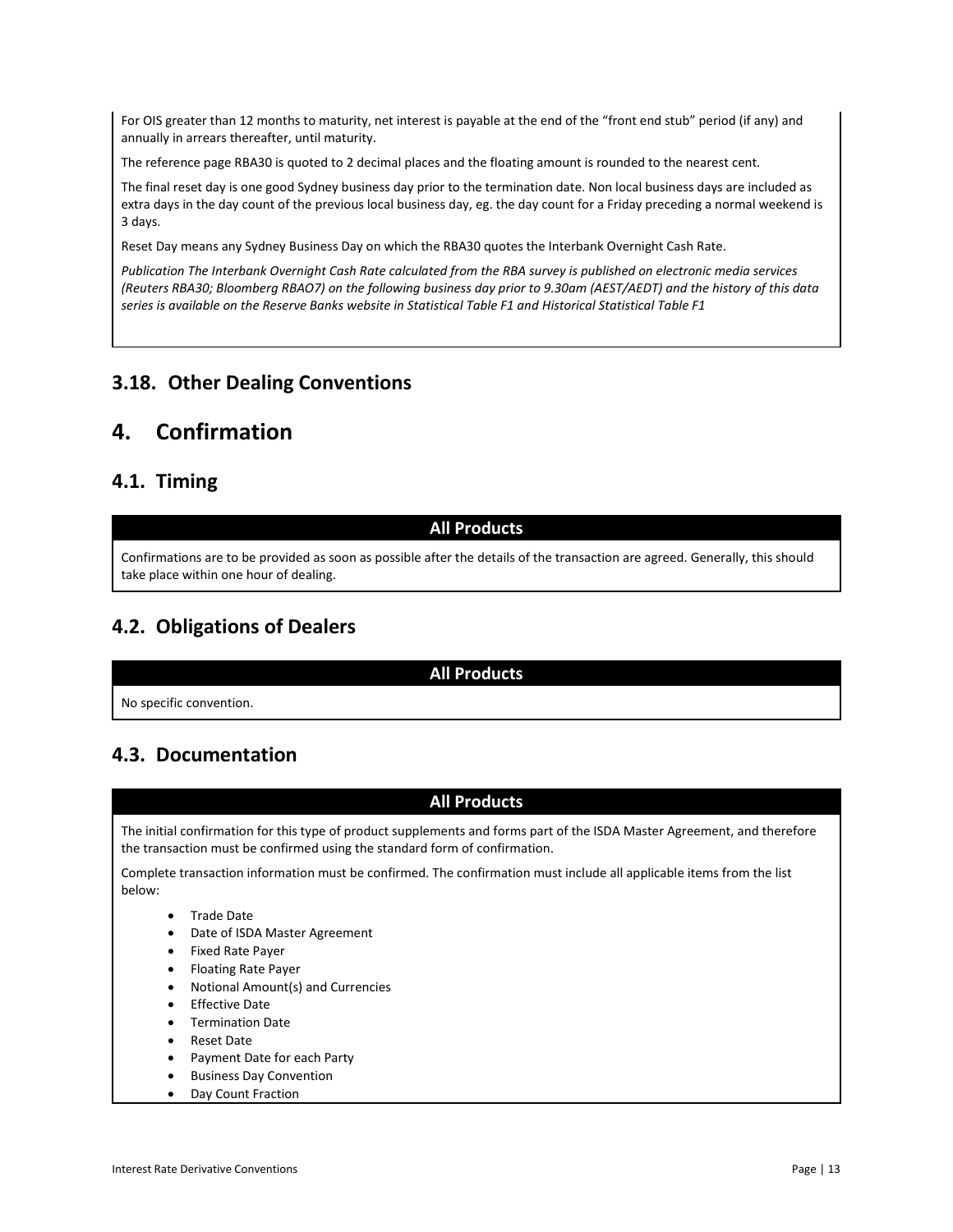- Floating Rate Option
- FRA Yield Discounting 1
- Designated Maturity
- Business Centres for each Party
- Office of each Party

*1 - If the 2006 ISDA Definitions have been incorporated into the Master Agreement with a counterparty, the formula for AUD and NZD FRAs is automatically used for each such transaction, as "FRA Yield Discounting" will apply. For caps, floors and collars, the confirmation should specify that "'FRA Yield Discounting' will not apply".*

# <span id="page-13-0"></span>**4.4. Other Confirmation Conventions**

### **Electronic Matching for AUD FRA**

ASX Austraclear provides an Electronic Trade Confirmation and Settlement service for AUD FRAs. Under the confirmation component, both parties enter the transaction details which then electronically match on the following fields: Counterparty, Settlement Date, Maturity Date, Principal Amount and Specified Interest Rate. If all fields match, the details are recorded and stored in the system until Settlement date.

This feature eliminates the need to issue paper based confirmations. ASX Austraclear has updated the Rules and Regulations to ensure that these transactions are captured and governed by a Participant's existing ISDA Master Agreement. A function in EXIGO allows Participants to enter the date of the applicable ISDA Master Agreement.

Not all of the terminology used by Austraclear matches ISDA terminology. Refer to AFMA's *Guide to Australian OTC Transactions* which clarifies the terminology usage and provides recommended confirmations for parties not using ASX Austraclear.

# <span id="page-13-1"></span>**5. Settlement**

# <span id="page-13-2"></span>**5.1. Physical Settlements**

#### **All Products**

Not applicable.

# <span id="page-13-3"></span>**5.2. Cash Settlements**

### **Forward Rate Agreements**

#### **Electronic Settlement for AUD FRA**

ASX Austraclear delivers a range of service options designed to streamline operational processes and enhance market participants' straight through processing capabilities.

On the settlement date, the ASX Austraclear system will enter the BBSW rates for maturing transactions or parties can enter their agreed rate. The net difference between the fixed rate and the settlement rate will be automatically calculated and transferred to the participant's ASX Austraclear bank account.

#### **Rate Set Notification**

Counterparties should confirm the rate and settlement amount on rate set date and thus avoid any discrepancy when settlement occurs. If confirmation is to occur by letter then the parties should agree which party or parties are to issue such confirmation(s), although this process is usually bilateral. It should be appropriately amended if other forms of confirmation are used.

On 17 January, 2003 ISDA recommended that parties cease exchange of rate set notification letters. However this must be agreed bilaterally under the ISDA Master Agreement.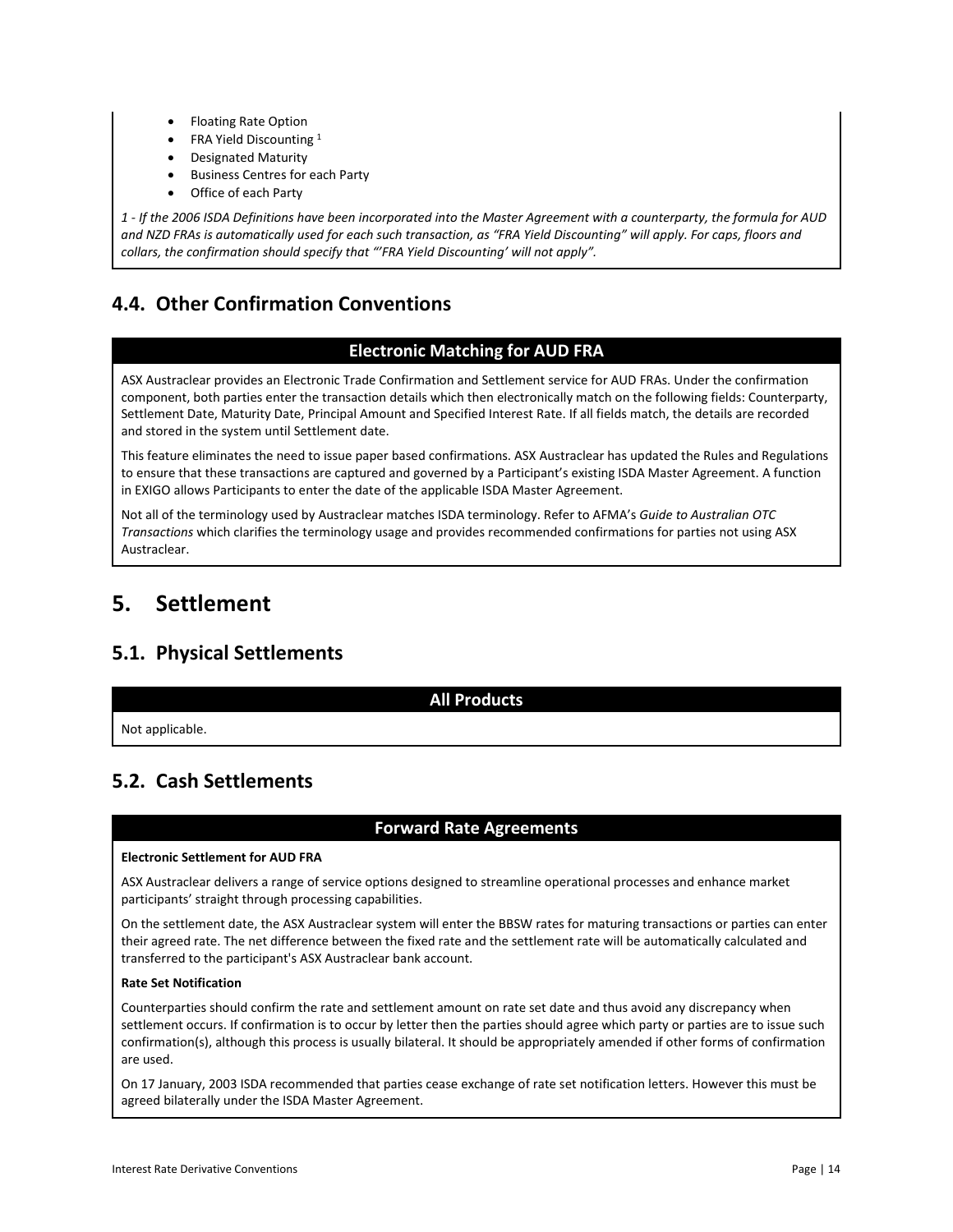### **Interest Rate Swaps and Basis Swaps**

In general, AFMA recommends that transactions should not be negotiated for settlement or price setting (rollover) on a nonbusiness day. Other conventions can be utilised if agreed at the time of dealing.

Adjustment of Settlement Date and Maturity Date - If the Settlement Date or the Maturity Date does not fall on a Business Day, then it is generally to be adjusted on a Modified Following Business Day basis.

The Start Date for Domestic Swaps is the next business day after dealing.

The Start Date for Cross Currency Swaps is the next good Sydney and New York and London business day after or including the AUDUSD spot date for the relevant currencies unless otherwise agreed at the time of dealing.

The Start Date for single currency basis swaps is the next neutral business date for the relevant currencies after dealing.

Note that settlements on AUD Overnight Index Swaps are paid two Business Days following maturity. Similarly, settlements for Cash/BBSW (BOB) swaps are also paid two Business Days following maturity.

For OIS greater than 12 months to maturity, net interest is payable at the end of the "front end stub" period (if any) and annually in arrears thereafter, until maturity.

# <span id="page-14-0"></span>**5.3. Other Settlements Conventions**

### **Cross Currency Basis Swaps**

All collateral in cross currency basis swaps should be initially priced in US dollars. Any price that is not initially priced in US dollars is not considered a market price. Collateral can be negotiated into another currency if required.

# <span id="page-14-1"></span>**6. Appendices**

### **Appendix 1 - Glossary**

*Accreting Swap* - A swap whose notional principal increases over time.

*Amortising Swap* - An interest rate swap with a decreasing principal amount.

*Annuity Swap* - A swap involving an initial payment or receipt then an exchange of equal coupons during the life of the swap.

*Asset Swap* - A swap where the fixed payment stream of the swap is generated by an asset, eg. a bond held by a party to the swap.

*Basis Swap* - An interest rate swap carried out between two floating rates set against two different reference rates.

*Coupon Swap* - A conventional fixed for floating interest rate swap.

*Cross Currency Swap* - A swap where counterparties exchange equal principal amounts of 2 currencies at the spot exchange rate. During the life of the swap the counterparties exchange fixed or floating rate interest payments in the swapped currencies and at maturity. The principal amounts are again swapped at a predetermined rate of exchange (usually the initial spot rate).

*Discount Swap* - A swap with payments made on a discounted basis in advance.

*Domestic Swap* - An interest rate swap in the domestic currency.

*Forward Swap* - A swap that takes effect at a future date.

*Interest Rate Swap* - A basic fixed rate for floating rate swap organised in one currency with interest rate flows paid in arrears and settled on a net cash basis.

*Long Dated Forward* - A forward contract where settlement date is more than 365 days away.

*Non Par Swap* - A swap where one or both of the securities underlying the swap sells at a discount or premium.